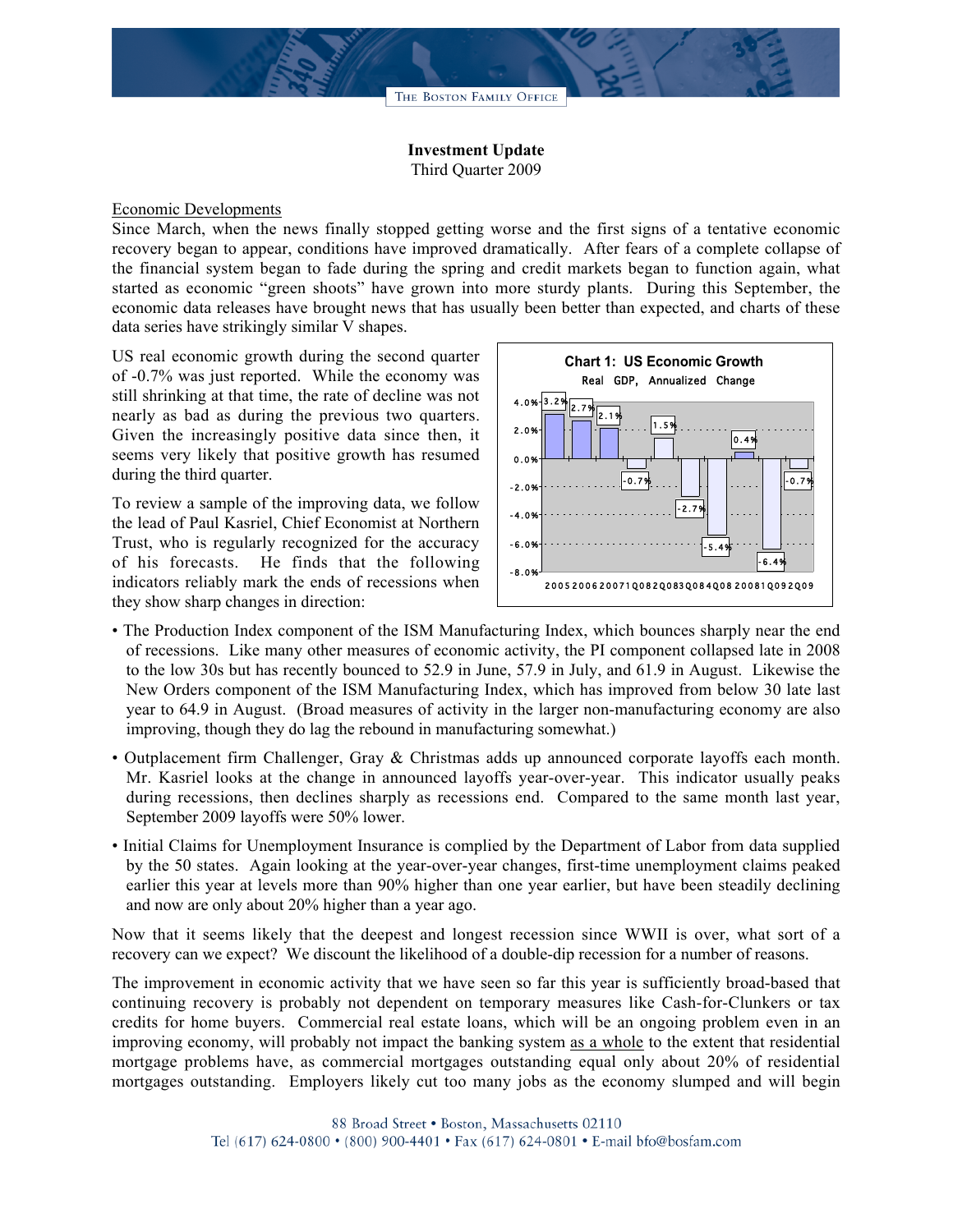rehiring once a clear recovery is underway – remember that employment lags the overall economy. Finally, the Fed is unlikely to tighten monetary policy for quite a while.

The economy still faces familiar headwinds that probably mean a relatively slow recovery. A greatly expanded economic role for the government almost certainly hampers growth. A recovering, but still weak banking system continues to be stingy with its credit - if banks can't or won't supply the necessary loans when demand for credit revives, that will constrain growth. Consumers are predictably saving more after living beyond their means, and while that may be a healthy development in the long run, in the short run growth will have to come from other activity.

Fortunately, the prospects for U.S. economic growth are improved by what has happened in the rest of the world, and the outlook for growing U.S. net exports is good. Growth in much of the rest of the world, especially in the emerging markets, has held up much better than in the Old World of Western Europe and the U.S. Rising standards of living in the developing world mean growing demand for everything from agricultural products to pharmaceuticals to capital equipment to technology and services. The U.S. is well-positioned to capture export market share over time. Other more export-intensive countries such as Germany and Japan have rapidly aging populations that will consume an increasing share of their resources, meaning less investment in export-related industries.

## Equity Markets

Stock markets have continued to rally strongly, recovering from the depression-scenario discounts that collapsed every market following the bankruptcy of Lehman Brothers in September 2008. Companies have generally done a very good job of cutting costs as revenues weakened in the recession, and profits in both the first and second quarters have consistently beaten expectations. But investors are questioning |

| Table 1: Equity Index (Percentage Price Change) |  |  |
|-------------------------------------------------|--|--|
|-------------------------------------------------|--|--|

|                         | 2008   | 3Q 2009 | 2009<br>YTD |
|-------------------------|--------|---------|-------------|
|                         |        |         |             |
| <b>S&amp;P 500</b>      | $-39%$ | 15%     | 17%         |
| <b>NASDAQ</b>           | $-41%$ | 16%     | 35%         |
| <b>MSCI EAFE</b>        | $-45%$ | 19%     | 26%         |
| <b>MSCIEmergingMkts</b> | -50%   | 21%     | 56%         |

how much more growth can come from cost-cutting. Profits in the upcoming reporting season may well beat expectations again, but unless companies begin to indicate that their end markets are improving or report profit growth that comes at least in part from improving revenues and not just cost-cutting, it is hard to see how stock prices move much higher in the short run.

Because there are strong signals that the recession has ended, there is a good chance that end-market conditions are improving and that the improvements will be much more visible by year's end. By then, revenue growth may begin to support higher earnings growth.

With numerous headwinds still facing the U.S. economy, we are looking for opportunities to add investments outside the U.S. where growth prospects are better. Within the U.S., companies with significant overseas business, particularly those whose commodity-related businesses would provide some protection against inflation, are also attractive.

## Fixed Income

The most obvious feature of today's bond and money markets is low yields. Short-term investments yield little more than zero, rates all along the yield curve are close to historical lows, and U.S. Treasury obligation yields relative to comparable corporate yields are extremely low. The past few months have seen huge money flows out of money market funds into longer-term bond funds as investors search for more yield. While it is tempting to chase extra current income in this environment, longer-term bond investments carry more interest rate risk. With rates as low as they are now, higher rates at some point are a reasonable expectation. At the moment, the Fed is on hold and inflation is not a headline risk, but at some point that will change. If higher interest rates result from Fed actions or changed inflation